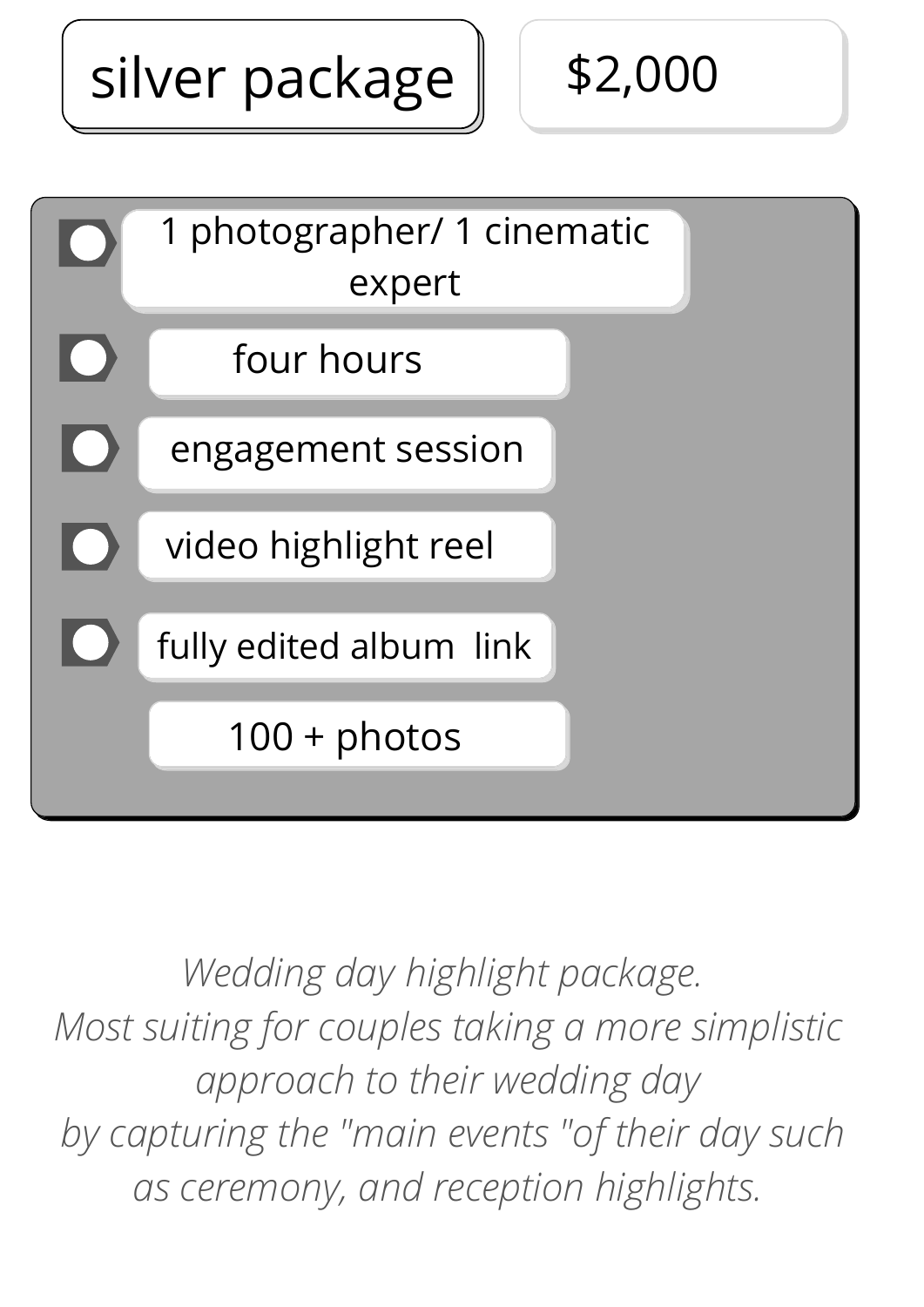## Gold package

\$2,800



Most suiting for couples taking a bigger approach to capturing their wedding day by capturing the getting ready moments, ceremony, portraits, and reception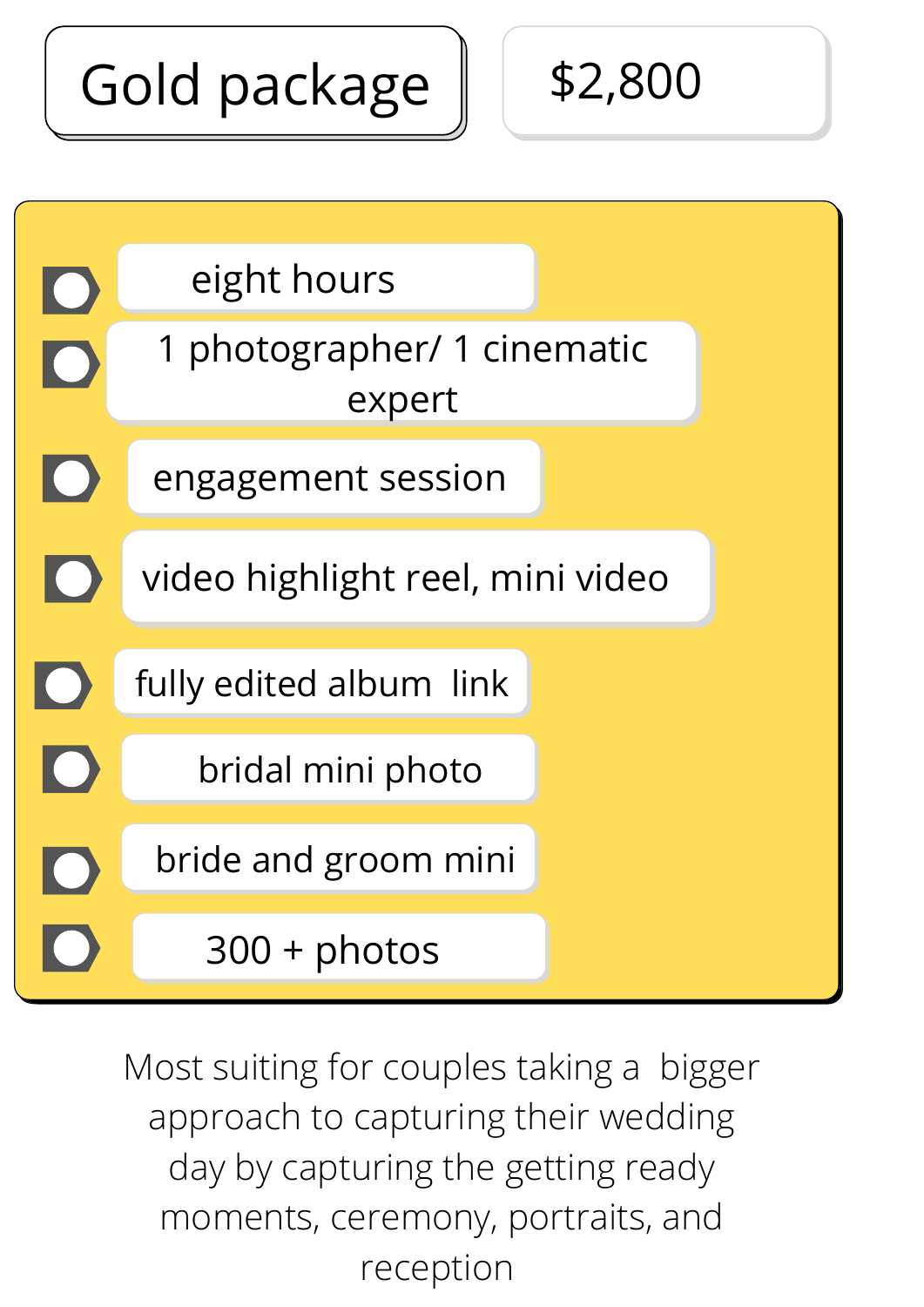

*Full Wedding day package. Most suiting for couples wanting to capture their entire wedding from getting ready moments, to bridal photos, and after party shots. This is the most sought after package as it has no time limit to end your wedding, and gives you the most coverage.*